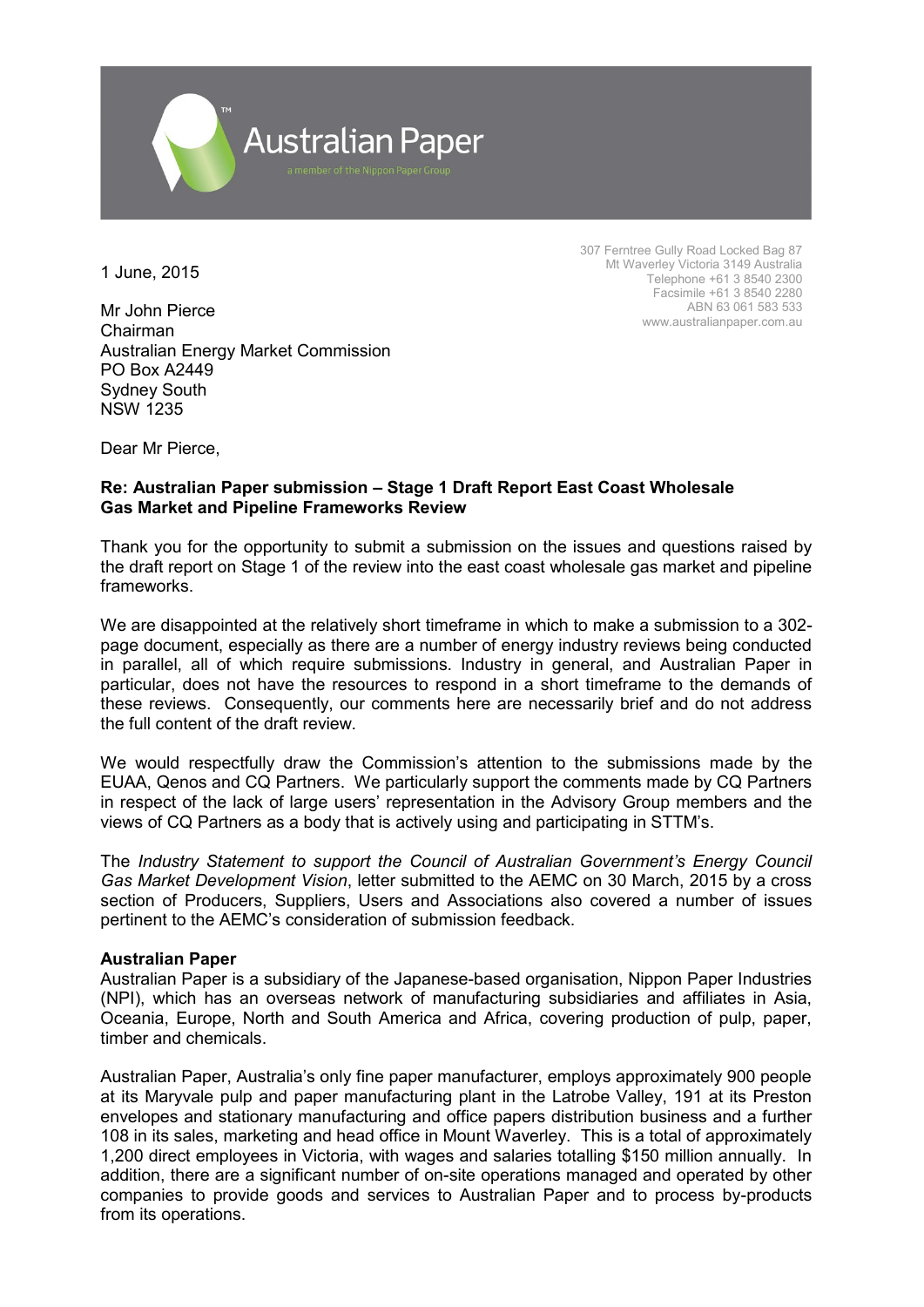Past economic studies by Western Research Institute in 2006 have demonstrated a flow on of a further 143% to 188% to household incomes in the community.

Total sales of Australian Paper's Victorian manufacturing businesses are just under \$800 million, again with a flow on of a further 120 – 152% to the community, much of this in regional Victoria.

With the completion of its recent pulp mill redevelopment. Australian Paper is much less reliant on imported pulp for its paper manufacture and therefore a much larger part of the sales revenue remains in Victoria.

AP has a substantial investment in the Australian economy, including an additional \$1 billion outlay over the past 15 years.

Our EITE operations at the Maryvale Mill pulp and paper facility consume some 18PJ of energy annually making us one of the largest, if not the largest, energy users in Victoria. Some 55% of our energy requirements are generated on site from renewable energy and we have the largest bioenergy power plant in Victoria accounting for 42% of the installed bioenergy capacity of the State. Our renewable energy power plant, fuelled by Black Liquor, typically generates in excess of 240 GWh of electricity each year. The balance of our energy demand is purchased through contracts for the supply of electricity and natural gas, typically purchasing 7-8 PJ per annum of natural gas for the mill's requirements.

## **Overall Scope – Significant Omissions**

The scope of the review, and the subsequent draft report, ignores the lack of competitive gas offers to large users and the inability to secure long-term gas supply contracts. Similarly the withholding of gas supply from the domestic market is also being ignored. This failure to consider the gas market in an holistic approach necessarily compromises any recommendations that may eventually flow from the review.

In this respect the AEMC review can be compared to the internally initiated review held by the Productivity Commission. In their review the PC made two basic assumptions:

- The gas market was a fully competitive market with no market power influences; and
- Gas supply would flow to meet gas demand.

Given the inappropriateness of the basic modelling inputs, it was not surprising that the conclusions reached by the modelling were equally flawed. The AEMC review runs the same risk of providing inappropriate and uninformed outcomes by virtue of ignoring what are major impediments to the functioning of a liquid and efficient market.

The failure to include all aspects of the gas market, lack of large consumer representation and the preponderance of gas producers and suppliers, calls into question the ability of this review to adequately address the National Gas Objective – *to promote efficient investment in the, and efficient operation and use of, the natural gas services for the long term interests of consumers of natural gas with respect to price, quality, safety, reliability and security of supply of natural gas.*

The draft review suggests that the interests of consumers have been subjugated by consideration of outcomes that would benefit natural gas producers at the expense of consumers. The overriding consideration would appear to be facilitating the LNG gas export producers. We struggle to comprehend the Commission classifying LNG producers as *gas consumers* the businesses are engaged in the production and sale of gas, in this instance sale of gas also includes the liquefaction and exporting of gas.

## **Facilitating an Efficient and Competitive Gas Market**

Australian Paper is dismayed by the negative comments and connotations applied to the STTM and the lack of consideration of large users who utilise the STTM as a sole means of providing an element of competitive behaviour into a parochial market.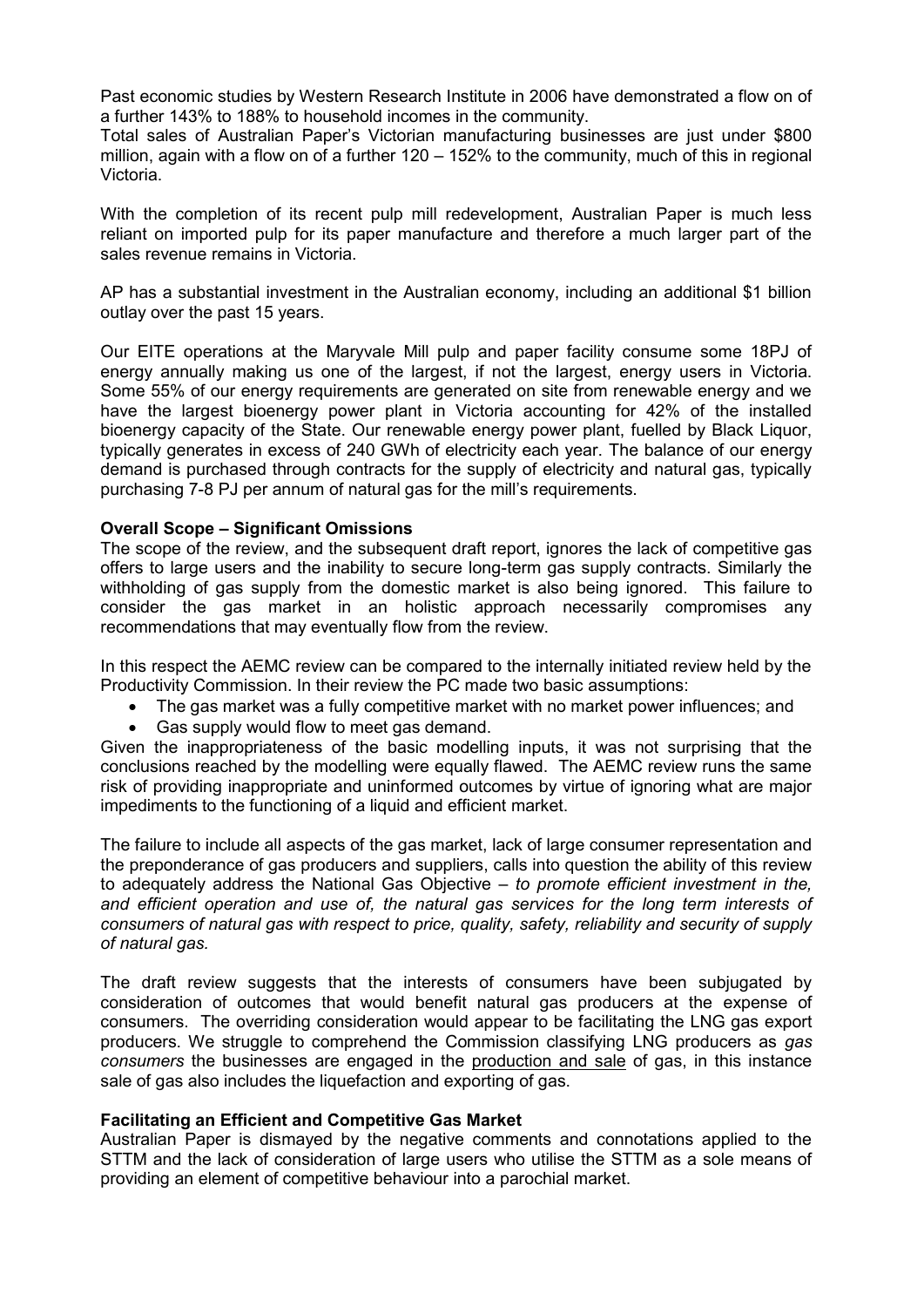STTM's provide an important market reference point and assist large users in managing their gas portfolios and minimising gas costs. Building upon and resolving identified issues with existing trading hubs is considered to be a necessary pre-condition to the development of an integrated eastern Australia gas market.

We would refer the Commission to the submissions made by Qenos and QC Partners in support of STTM's for the views of those who actively participate in the STTM system. It is telling that the STTM has, in its short period of operation, attracted sixteen participants who are either registered, or have applied for registration, to participate in the STTM process. Contrast this with the National Electricity Market (NEM) which has been in existence for many years but only has five direct participants, four of whom are smelters.

STTM's at Sydney and Adelaide are providing a competitive gas supply for large users, often complimenting a more traditional bilateral contract, and providing users with a foil for the *take it or leave it* offers from more traditional gas suppliers. It is surprising therefore, to read the AEMC's bias towards the least successful hub – Wallumbilla. This hub is remote from the majority of the domestic gas load but it is close to the LNG export facilities. As such it is the most likely of the hubs to be influenced by LNG net-back pricing and provide a market signal closer to what the gas producers would wish to see.

Development of an STTM at Moomba would address the concerns raised in the draft report in relation to hubs being remote from the production areas. Moomba would also be in closer proximity to the domestic gas load and less likely to be unduly influenced by LNG net-back pricing. This would be of benefit to consumers.

Given the benefit that STTM's bring to gas consumers we would oppose any moves to restrict or remove STTM's prior to an identified alternative being introduced and established. To do otherwise would be removing a competitive plank from a market that is not currently performing as a competitive and efficient market.

From a consumer's perspective the most efficient and competitive aspects of the current gas market are the Adelaide and Sydney STTM's and the DWGM system operating in Victoria. It is with concern that we read the Commissions' views that these market mechanisms are not providing the market options to complement the trade of natural gas. As a large user with operations in various eastern States it is our contention that the DWGM is the most efficient and cost-effective method of transporting gas molecules. The impediments to obtaining capacity for gas transport outside the DWGM are significant and, in some instances, have served to reduce market competition by rendering it impossible or uneconomic to transport gas from an otherwise competitive supply point to an end use point.

Reliability and security of supply is paramount for many large gas consumers and it is for this reason that a *Voluntary* market does not serve the interests of gas consumers. It would however, further the interests of gas producers by removing a competitive alternative supply option and push consumers back to more traditional gas contracting options. For this reason it is not considered feasible to entertain the concept of a voluntary STTM option.

Harmonising the gas day start times across the east coast gas market is a welcome step to promoting an efficient and competitive market. The current misalignment of market time detract from competitive behaviour as it is possible for some sections of the market to know the ex-ante price of gas supply prior to nominating their own price.

Lack of transparency in the gas market impedes the ability of a consumer to engage with gas producers and suppliers on a level field. Large users historically entered the market at infrequent intervals and contracted long. In the current market long contracts are not being offered to consumers, although it is noted that long term contracts are being executed between various producers. There is clearly a desire, on the behalf of consumers, to have more price discovery available. However, the draft report contemplates establishing the Gas Bulletin Board as a *one stop shop* for gas market data. In our opinion it would be advisable to